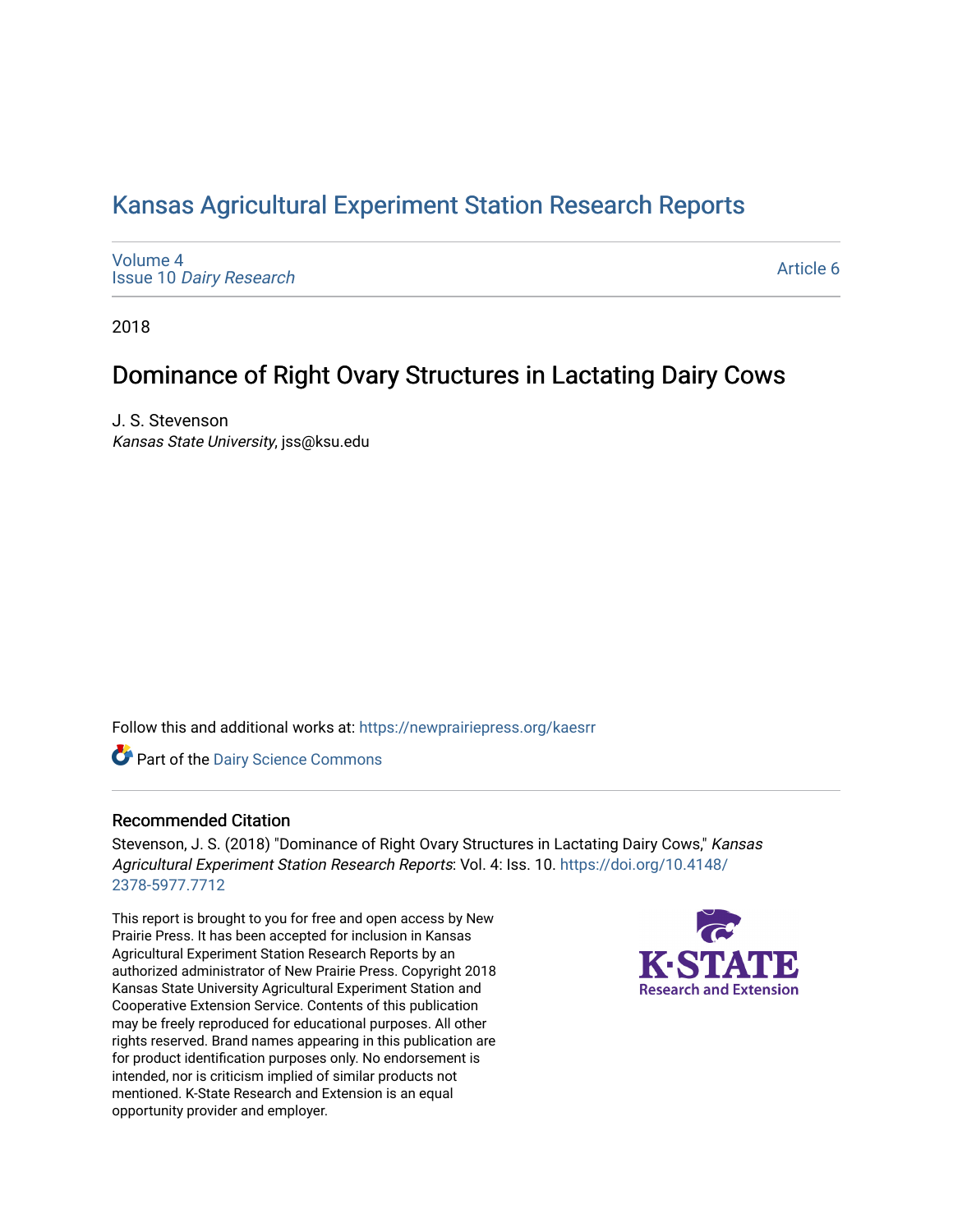# Dominance of Right Ovary Structures in Lactating Dairy Cows

## **Abstract**

The objectives were to determine the absolute and relative ovary location of dominant and preovulatory follicles and corpora lutea (CL) present in ovaries before and during hormone synchronization and their associations with CL regression, ovulation, and pregnancy rates in lactating dairy cows. Cows were exposed to presynchronization treatments of  $PGF_{2a}$ , GnRH, or both, 3 to 4 weeks before initiating a timed artificial insemination (AI) program (GnRH-1 – 7 days –  $PGF_{2\alpha}$  [1 dose or 2 doses 24 hours apart] – 56 hours after first or only dose of PGF<sub>2 $\alpha$ </sub> – GnRH-2 – 16 hours – timed AI) in which cows were first inseminated at 72 ± 3 days in milk. Blood samples were collected to assess progesterone concentration before ovarian structures were mapped in 691 cows and before each hormone treatment (GnRH-1, PGF<sub>2 $\alpha$ </sub>, and GnRH-2).

Follicles that ovulated and CL were detected more often in right than left ovaries. Location of dominant follicles before GnRH-1 tended to be more right than left with co-dominant follicles in both ovaries. In response to GnRH, more left-ovary follicles ovulated contralateral to CL than right-ovary follicles, but fewer left-ovary follicles ovulated ipsilateral to CL (left to left and right to right). Dominance of right-ovary CL was less than 50% because of multiple CL in both ovaries before GnRH-1 (15.8%) and before PGF<sub>2 $\alpha$ </sub> (35.6%), resulting from GnRH-1-induced ovulations in the latter case. Preovulatory follicles before PGF<sub>2 $\alpha$ </sub> were detected more often ipsilateral than contralateral to CL induced by GnRH-1, but were of equal frequency ipsilateral or contralateral to older CL present before GnRH-1.

Death of the CL in response to PGF<sub>2 $\alpha$ </sub> was greater for cows bearing older CL (95.3%) or older CL + younger CL (93.7%) compared with cows bearing only younger GnRH- 1-induced CL (80.6%). Risk of CL death did not differ regardless of the ipsilateral or contralateral location of younger CL relative to older CL. Pregnancy rate was greater in cows having both older and younger CL (i.e., these cows had a CL at GnRH-1 and ovulated in response to GnRH-1) compared with cows having only a younger CL at  $PGF_{2\alpha}$ . Pregnancy rate also was greater for cows with younger CL when contralateral to older CL compared with cows bearing only younger or older CL before  $PGF_{2\alpha}$ .

Percentage of female calves born resulting from eggs produced by left or right ovaries did not differ. In contrast, a tendency ( $P = 0.14$ ) existed for more heifers to be born resulting from eggs produced by right than left ovaries for cows that conceived at first service than for cows that conceived at repeat AI services.

### Keywords

ovary dominance, hormonal synchronization, CL death, fertility

### Creative Commons License

 $\odot$ 

This work is licensed under a [Creative Commons Attribution 4.0 License](https://creativecommons.org/licenses/by/4.0/).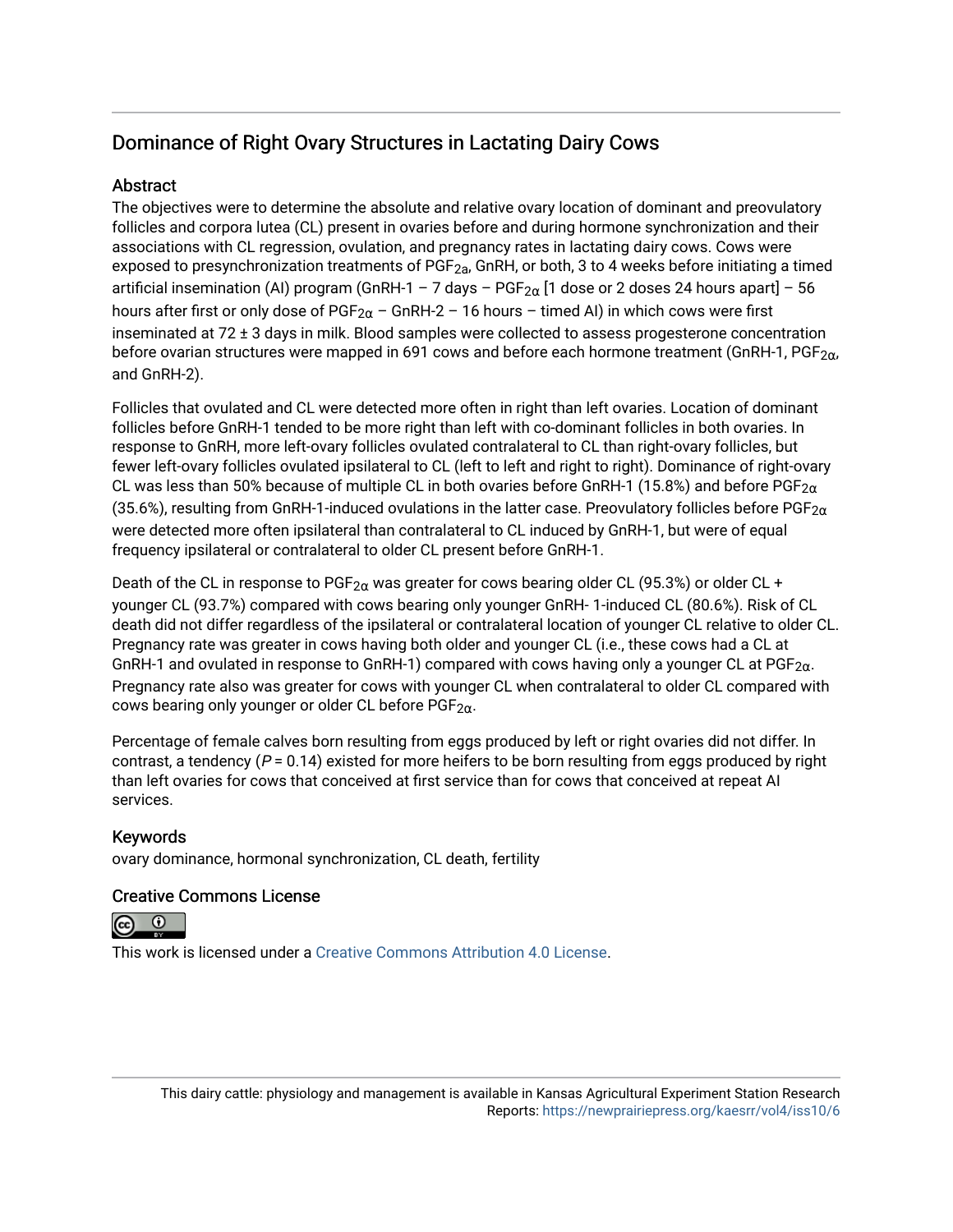



# Dominance of Right Ovary Structures in Lactating Dairy Cows

*J.S. Stevenson*

## Summary

The objectives were to determine the absolute and relative ovary location of dominant and preovulatory follicles and corpora lutea (CL) present in ovaries before and during hormone synchronization and their associations with CL regression, ovulation, and pregnancy rates in lactating dairy cows. Cows were exposed to presynchronization treatments of  $PGF_{2a}$ , GnRH, or both, 3 to 4 weeks before initiating a timed artificial insemination (AI) program (GnRH-1 – 7 days –  $PGF_{2a}$  [1 dose or 2 doses 24 hours apart] – 56 hours after first or only dose of  $PGF_{2a}$  – GnRH-2 – 16 hours – timed AI) in which cows were first inseminated at  $72 \pm 3$  days in milk. Blood samples were collected to assess progesterone concentration before ovarian structures were mapped in 691 cows and before each hormone treatment (GnRH-1,  $\text{PGF}_{2n}$ , and GnRH-2).

Follicles that ovulated and CL were detected more often in right than left ovaries. Location of dominant follicles before GnRH-1 tended to be more right than left with co-dominant follicles in both ovaries. In response to GnRH, more left-ovary follicles ovulated contralateral to CL than right-ovary follicles, but fewer left-ovary follicles ovulated ipsilateral to CL (left to left and right to right). Dominance of right-ovary CL was less than 50% because of multiple CL in both ovaries before GnRH-1 (15.8%) and before  $PGF_{2a}$  (35.6%), resulting from GnRH-1-induced ovulations in the latter case. Preovulatory follicles before  $\text{PGF}_{2a}$  were detected more often ipsilateral than contralateral to CL induced by GnRH-1, but were of equal frequency ipsilateral or contralateral to older CL present before GnRH-1.

Death of the CL in response to PGF<sub>2a</sub> was greater for cows bearing older CL (95.3%) or older CL + younger CL (93.7%) compared with cows bearing only younger GnRH-1-induced CL (80.6%). Risk of CL death did not differ regardless of the ipsilateral or contralateral location of younger CL relative to older CL. Pregnancy rate was greater in cows having both older and younger CL (i.e., these cows had a CL at GnRH-1 and ovulated in response to GnRH-1) compared with cows having only a younger CL at  $PGF_{2a}$ . Pregnancy rate also was greater for cows with younger CL when contralateral to older CL compared with cows bearing only younger or older CL before  $\mathrm{PGF}_{2a}$ .

Percentage of female calves born resulting from eggs produced by left or right ovaries did not differ. In contrast, a tendency  $(P = 0.14)$  existed for more heifers to be born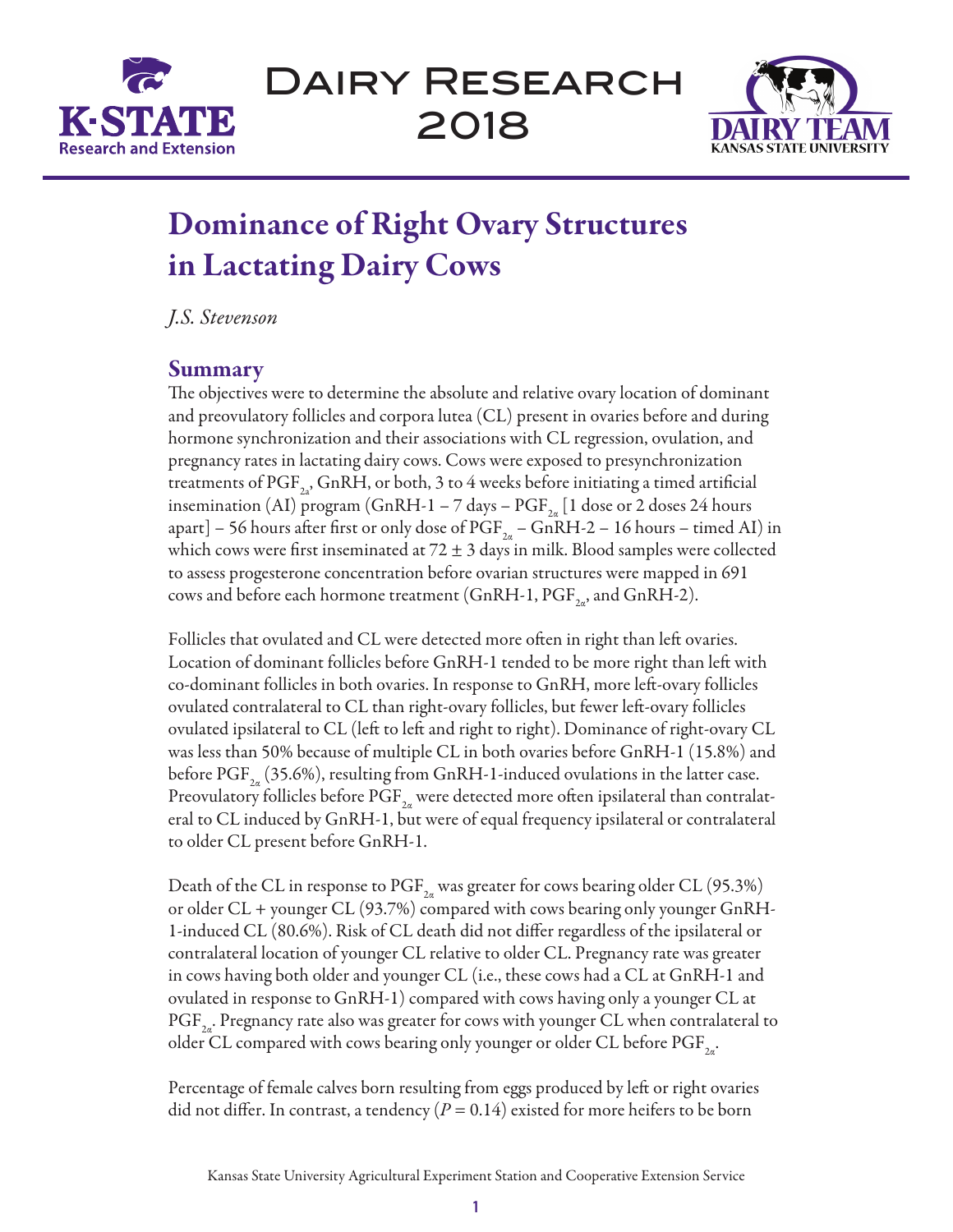resulting from eggs produced by right than left ovaries for cows that conceived at first service than for cows that conceived at repeat AI services.

## Introduction

The two ovaries in most domestic farm animals do not function equally during the estrous cycle; one of the ovaries is often more active than the other. Ovulation occurs more frequently from right than left ovaries varying from 54 to 60% in ewes and goats and from 60 to 65% in cows. In contrast, the left ovary in the sow is more functional, producing 55 to 60% of the oocytes, and the mare ovulates approximately 60% of the oocytes from the left ovary. Explanations for right-dominated ovulations in ruminants have included the proximity of the left ovary to the rumen and other extrinsic factors such as temperature or pressure fluctuations and mechanical contractions of the rumen. It is not clear if any intrinsic factors play a role.

Relative ovarian location of preovulatory follicles and corpora lutea (CL) resulted in shorter interovulatory intervals when follicle and CL were in the same (ipsilateral) than when in the contralateral ovary in spontaneously cycling heifers. In cattle, several studies have found positive CL-follicle intraovarian relationships during the estrous cycle, but other studies have not.

To our knowledge, no information is known about the spatial relationship (ipsilateral [same side] vs. contralateral [opposite side]) of ovarian follicles with CL and subsequent risks for ovulation, CL regression, or pregnancy during the estrous cycle when GnRH treatments are applied to accomplish hormonal synchronization before timed AI. For example, do younger GnRH-induced CL regress at different rates in presence or absence of an older CL or because of their different spatial relationship to the dominant or preovulatory follicle? Do follicles in the left or right ovary respond differently to GnRH-induced LH secretion to form CL when ipsilateral or contralateral to a younger or older CL?

Hypotheses tested included: (1) a greater proportion of ovarian structures (dominant or preovulatory follicles and older or GnRH-induced younger CL) are found in the right compared with the left ovary; (2) relative ratio of right to left ovary-bearing CL is altered after exposure to GnRH; (3) younger, GnRH-induced CL found ipsilateral to older CL have greater CL regression than those contralateral to older CL; and (4) spatial and relative location of preovulatory follicles before AI do not affect ovarian characteristics and subsequent risks of ovulation and pregnancy.

The objectives were to determine various outcomes (changes in size of dominant follicles, progesterone concentration, risks for CL regression, ovulation, pregnancy, and calf gender at birth) in lactating dairy cows exposed to hormonal synchronization that were associated with the:

- absolute and relative spatial location of ovarian structures before and after exposure to GnRH, and their spatial relation to new GnRH-induced CL or older CL;
- ovary location of preovulatory follicles and their relative location to GnRHinduced younger and older CL present before GnRH; and
- luteal environment (younger CL, older CL, or both) at the time of  $\mathrm{PGF}_{2}$ .

Kansas State University Agricultural Experiment Station and Cooperative Extension Service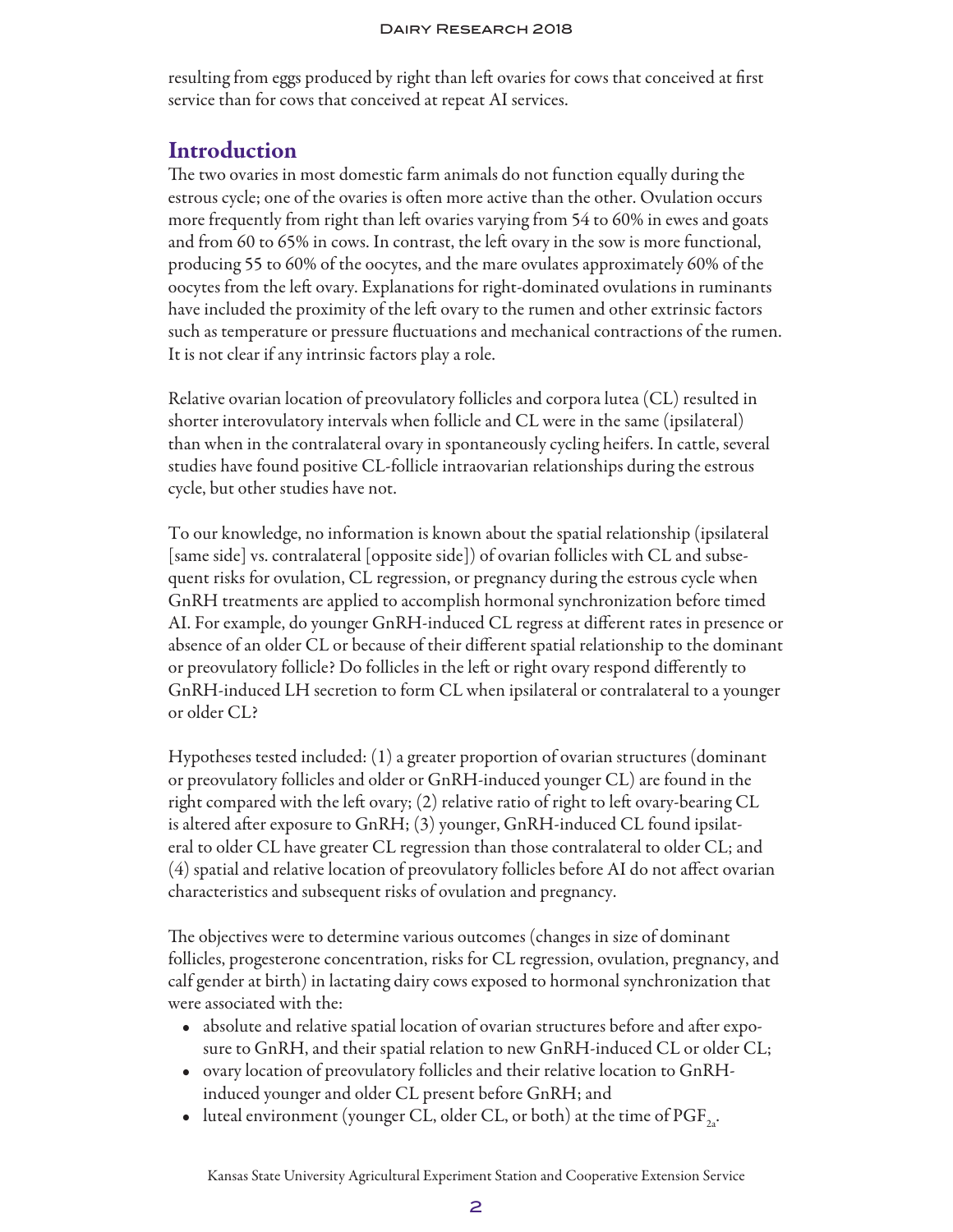# Experimental Procedures *Source of Data*

Maps of ovarian structures obtained by transrectal ultrasonography constructed previously in four studies were re-examined to determine ovarian spatial locations of dominant and preovulatory follicles relative to older and younger GnRH-induced CL identified before and AI. Lactating Holstein cows were exposed to a standard 7-day timed AI program (GnRH-1 – 7 days –  $PGF_{2a}$  – [1 dose or 2 doses 24 hours apart] 56 hours – GnRH-2 – 16 hours – timed AI) before first postpartum AI. In one study, some cows received either one 50-mg dose of  $\mathrm{PGF}_{2n}$  (dinoprost tromethamine, Zoetis Inc., Kalamazoo, MI) or two 25-mg doses of  $\mathrm{PGF}_{2a}$  administered 24 hours apart; otherwise, cows received 1 standard 25-mg dose of  $\mathrm{PGF}_{2a}$ . In that same study, cows exposed to a 5-day Ovsynch timed AI program were not included in the present study except to examine side of ovulation and calf gender. In each of the 4 studies, estrous cycles were presynchronized with either 2 doses of  $\mathrm{PGF}_{2n}$  administered 14 days apart (the last of which was administered 10 days before initiating Ovsynch) or presynchronization combinations of GnRH and  $\mathrm{PGF}_{2a}(\mathrm{PGF}_{2a})$  and GnRH administered 10 and 7 days before Ovsynch or GnRH and  $PGF_{2a}$  administered 17 and 10 days before Ovsynch).

## *Data Collection*

Before GnRH-1, and at 0 and 48 hours after PGF<sub>2a</sub> (first or only treatment of PGF<sub>2a</sub>), ovaries were scanned by transrectal ultrasonography (7.5-MHz linear-array transducer, Aloka 500V; Corometrics Medical Systems Inc., Wallingford, CT) and all ovarian follicles > 5 mm were sized by electronic calipers and mapped relative to location of CL. Ovulation (single or multiple) was determined by disappearance of follicles previously mapped and recorded either 6 or 7 days after GnRH treatments. Frozen images of follicles and CL were assessed using electronic calipers and measuring diameters in 2 directions perpendicular to one another. Total volume of luteal tissue was calculated  $(4/3 \times$  $r^3 \times p$ , where r = radius [W/2 + H/2]/2; W = largest width and H = largest height of the structure; and  $p = 3.14159$ ). When a luteal structure contained a fluid-filled cavity, volume of the cavity was subtracted from the total luteal volume. Blood samples were collected by caudal vessel puncture at GnRH-1, and 0 and 48 hours after  $\mathrm{PGF}_{2a}$ .

Ovary location of each dominant and preovulatory follicle was determined (right, left, or both, only when co-dominant follicles ovulated) and their spatial location (ipsilateral, contralateral, or both) relative to CL identified and present before GnRH-1 (defined as older CL that was at least 7 days old but most likely 10 to 14 days old at the time of  $\mathrm{PGF}_{2n}$  treatment) or relative to new younger CL formed after treatment with GnRH-1 (approximately 5 days old at the time of  $\mathrm{PGF}_{2a}$  treatment). Co-dominant follicles were verified by post-ovulatory examinations of a newly revealed CL located on the ovarian map previously occupied by dominant follicle(s). For cows that became pregnant, the side of ovulation was determined as described previously and gender of calf at birth was recorded.

# Results and Discussion

## *Dominant Follicle Location*

Frequency of finding the dominant follicle in the right ovary was greater ( $P \le 0.05$ ) than in the left ovary before both GnRH treatments (Table 1). A numerical shift of

Kansas State University Agricultural Experiment Station and Cooperative Extension Service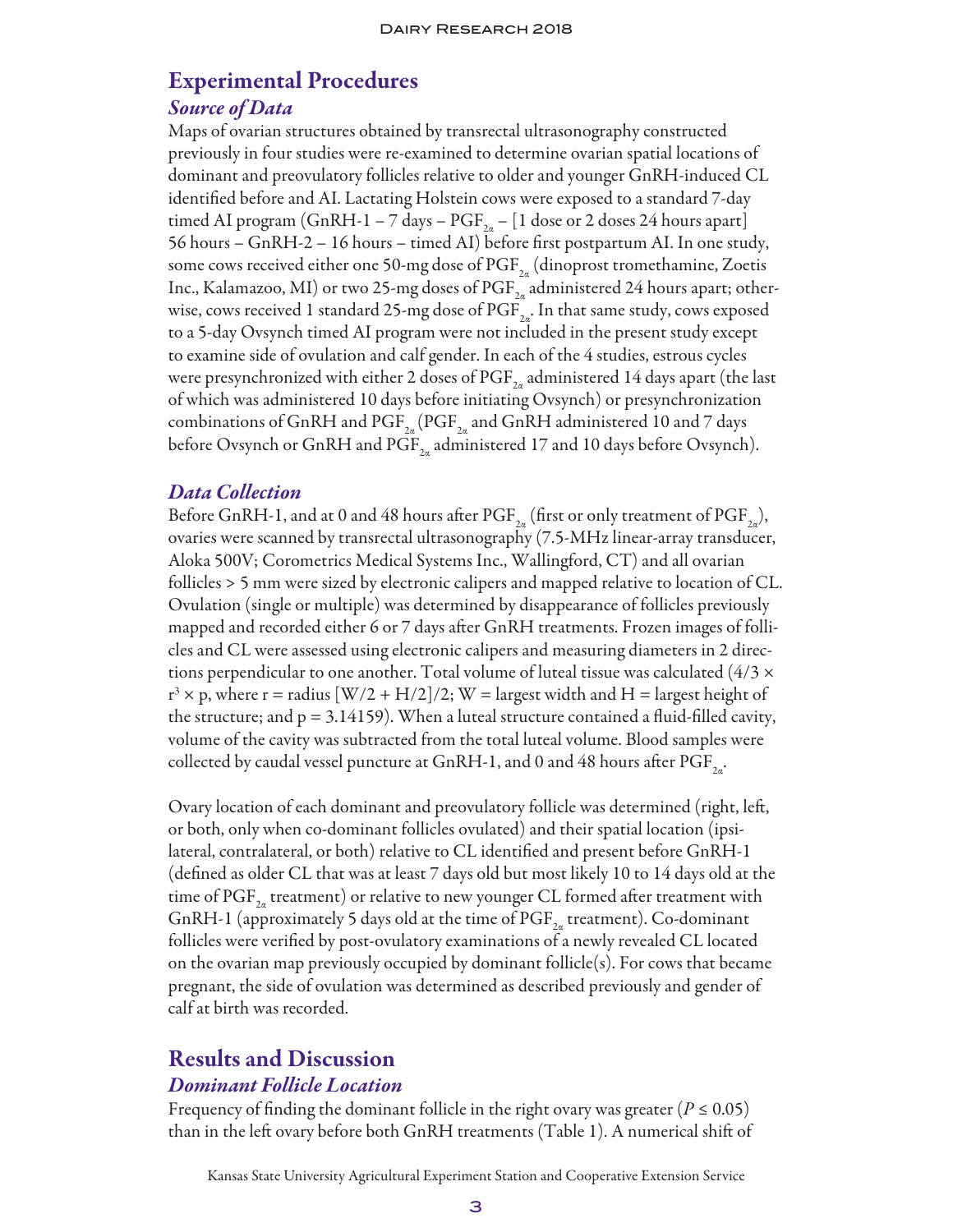dominant follicle locations was observed after GnRH-1 and before GnRH-2. The proportion of dominant follicles in right ovaries did not change (57.3 vs. 55.9%), but proportions of dominant follicles in left ovaries numerically decreased after GnRH-1 (38.0 to 35.3%), whereas more multiple preovulatory follicles were found in both ovaries after GnRH-1 (4.7 to 8.8%; Table 1). This shift was not associated with any difference in ovulation risk between ovaries after GnRH-1 (Table 1). When the dominant follicle was in the right ovary before GnRH-2, frequency of ovulation after GnRH-2 tended ( $P = 0.06$ ) to be greater (95.1 vs. 91.3%) than when the dominant follicle was in the left ovary. Neither diameter of the dominant follicles, number of CL per cow, nor progesterone concentration differed between ovaries bearing the dominant follicle before either GnRH treatment (data not shown).

Switching ovary location of the CL dominance from before to after GnRH-1 or GnRH-2 treatments differed between ovaries. Switching of CL-ovary contralaterally from left (before GnRH) to right (after GnRH) was more (*P* < 0.001) common than right to left (Figure 1). Furthermore, when the CL-ovary dominance did not change after GnRH, it remained ipsilateral right (before GnRH) to right (after GnRH) more (*P* < 0.001) often than left to left (Figure 1). This effect did not differ in response to either GnRH-1 or GnRH-2 treatment and reinforces the greater activity of the right compared with the left ovary.

#### *Corpus Luteum Location*

Frequency of finding CL in the right ovary was greater ( $P \le 0.05$ ) than in the left ovary before and after GnRH-1 treatment when assessed before  $\text{PGF}_{2}$  treatment (Table 2). The proportion of CL in the left or right ovary decreased by 13.2 or 6.5 percentage points from before to after GnRH-1, whereas the additive increase in CL detected in both ovaries doubled (*P* < 0.001) from 15.8% before GnRH-1 to 35.6% at the time of  $PGF_{2a}$  such that the frequency of CL was not different between right ovaries and both ovaries (Table 2). Ovulation risk in response to GnRH-1 tended (*P* = 0.06) to be less when CL were found in both ovaries (54.6%) compared with cows having 1 CL in the left ovary  $(67.3%)$  and none in the right ovary  $(60.7%)$ . Diameter of dominant follicles did not differ between ovaries (data not shown). As expected, number of CL and progesterone concentration were greater ( $P \le 0.05$ ) when a CL was detected in both ovaries compared with a CL in either the right or left ovary. Subsequent ovulation risk of preovulatory follicles in response to GnRH-2 did not differ between ovaries (Table 2).

### *Location and Death of the Corpus Luteum*

Progesterone concentrations were related to age and number of CL before  $\mathrm{PGF}_{2a}$  treatment for cows having both younger CL + older CL at the time of  $\mathrm{PGF}_{2a}$  treatment compared with cows having only younger or older CL (Table 3). Regression of CL was greater ( $P \le 0.05$ ) in cows having older CL or younger + older CL compared with only younger CL (based on progesterone cut points of < 1.0 or < 0.5 ng/mL at 48 hours after PGF<sub>2a</sub> treatment and 24 hours before timed AI; Table 3). Cows having only older CL also had greater ( $P < 0.05$ ) proportion of cows showing CL regression than that for cows bearing younger + older CL (cut point < 0.5 ng/mL; Table 3).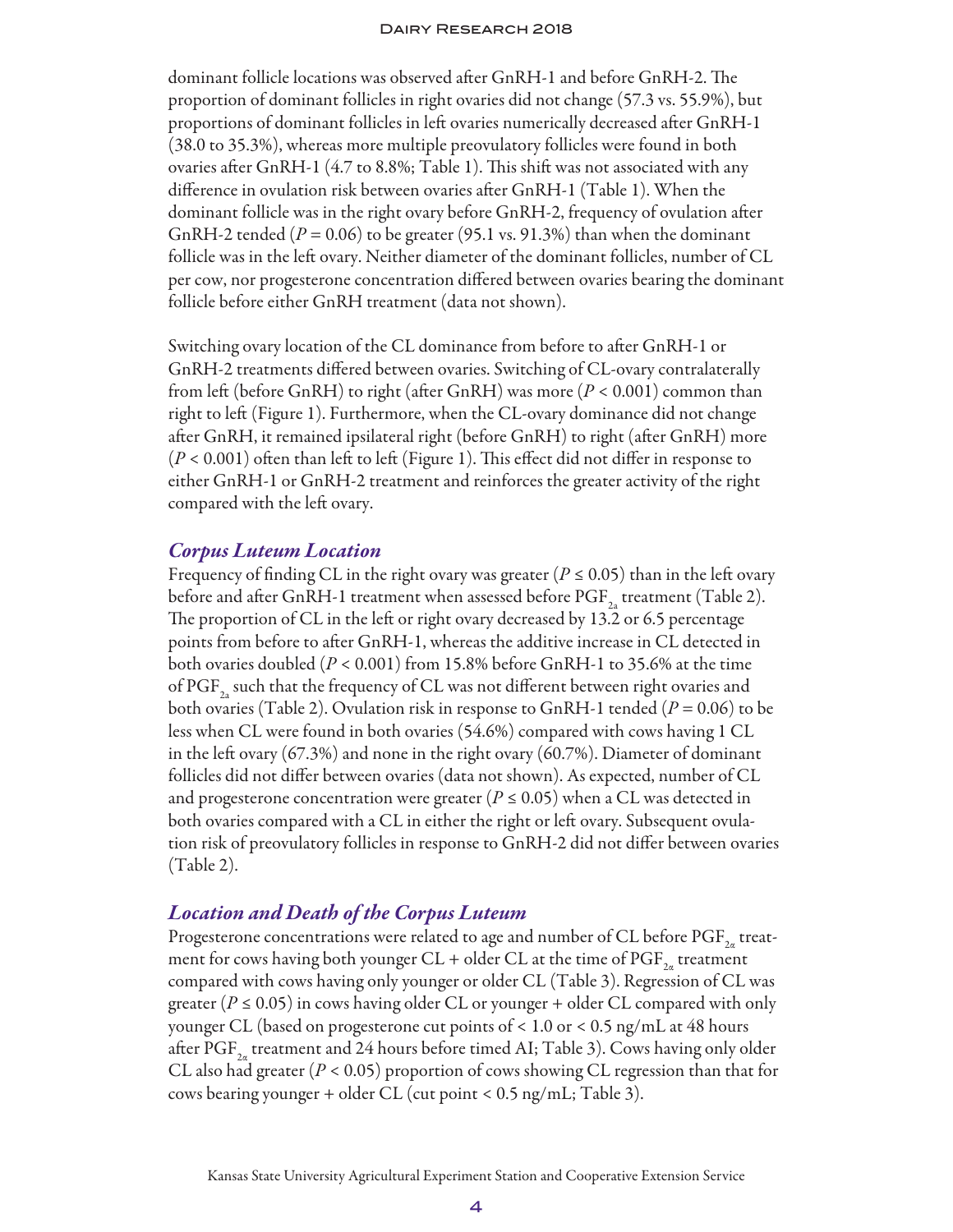The largest preovulatory follicle tended  $(P = 0.08)$  to be greater in cows bearing only a new CL compared with cows bearing only older CL or younger CL + older CL. The second largest preovulatory follicle was greater ( $P \le 0.05$ ) in diameter for cows bearing only younger CL compared with cows having older CL and tended (*P* = 0.08) to be greater than that in cows with both CL types (Table 3). Single ovulation risk after GnRH-2 did not differ among CL age classes, but multiple ovulation risk was 2.0 and 2.9 times greater ( $P \le 0.05$ ) in cows bearing only younger CL after PGF<sub>24</sub> treatment compared with cows bearing both CL types and those bearing only older CL, respectively. Subsequent pregnancy rates at 32 days after AI tended (*P* = 0.08) to be and was greater ( $P \le 0.05$ ) for cows with both CL types compared with cows having older CL or younger CL, respectively (Table 3). Pregnancy rates at 60 days after AI were greater  $(P \le 0.05)$  for cows that had both CL types before PGF<sub>2</sub> treatment compared with cows having only older or younger CL, respectively. Cows bearing older CL before CL regression had greater ( $P \le 0.05$ ) pregnancy rates at 60 days after AI than cows that had only new CL. Pregnancy loss tended  $(P = 0.08)$  to be less for cows with both CL types compared with cows that had only older CL before timed AI (Table 3).

Trans-uterine migration of the embryo in cattle is extremely rare so the ovary from which the egg is derived determines the uterine horn in which the pregnancy will be carried (i.e., right ovulation, right-horn carried calf or left to left). In the case of twins, when ovulations occur from both ovaries, each uterine horn will bear one embryo. If double ovulation occurs from one ovary, one of the twins will eventually be found in the opposite uterine horn.

Based on single pregnancies in this study, the percentage of female calves born resulting from eggs produced by left or right ovaries did not differ for left or right uterine horns or for cows that conceived at first vs. repeat AI services (Figure 2). In contrast, a tendency  $(P = 0.14)$  was detected for more heifers to be born resulting from eggs produced by right than left ovaries (i.e., more females carried in right than left horns) for cows that conceived at first AI services and the opposite was observed for cows that conceived at repeat AI services (i.e., fewer females carried in the right than left horn; Figure 3).

## **Conclusions**

We accept the first hypothesis that frequency of right ovarian structures was more prevalent in the present study, both before and after GnRH treatments. When exposed to GnRH more follicles in left ovaries ovulated contralaterally than right-ovary follicles, and the reverse was true for right ovaries; fewer left-ovary follicles ovulated ipsilaterally than right-ovary follicles. Preovulatory follicles before  $PGF_{2a}$  were detected more often ipsilateral than contralateral to CL induced by GnRH, but were of equal frequency ipsilateral or contralateral to older CL present before GnRH-1.

The second hypothesis is supported by more CL identified in right than left ovaries before and after GnRH. After GnRH-induction of ovulation, frequency of right-ovary CL was twice that found in left ovaries, mostly resulting from a doubling of multiple ovulation found in both ovaries.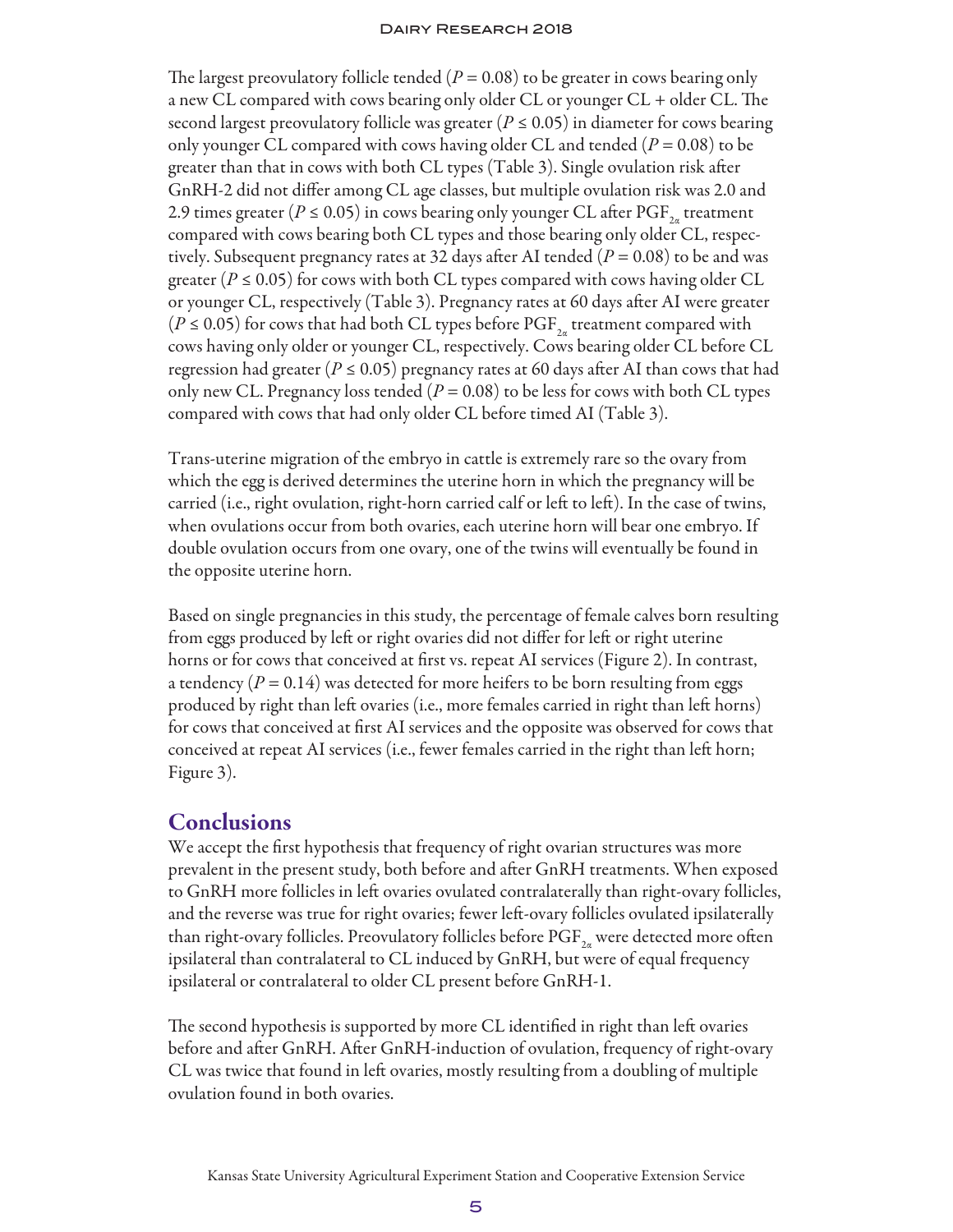The third hypothesis was rejected because, although CL regression was greater for cows bearing older CL or older CL + younger CL compared with cows bearing only younger CL, CL regression was unaltered regardless of ipsilateral or contralateral location of younger CL relative to older CL. Regression of CL was compromised in cows bearing younger CL, which was associated with greater-size ovulatory follicles that developed in a reduced progesterone environment leading to 2 to 3 times more multiple ovulation, and lesser subsequent pregnancy rates than in cows with at least 1 older CL before  $PGF_{2a}$  treatment.

Not only is the right ovary more active in producing follicles and CL in dairy cows based on present evidence, but more fertilized oocytes produced from right than left ovaries cleave and form blastocysts based on another study in the scientific literature. A tendency for more right-ovary derived heifer calves occurred when conceptions occurred at first AI service and the opposite tended to occur when conceptions occurred at repeat AI services.

| Ovary | ັ<br>Cows, no.                   | DF location, %    | Ovulation risk, % |  |
|-------|----------------------------------|-------------------|-------------------|--|
|       |                                  |                   |                   |  |
|       | Before GnRH-1 (onset of Ovsynch) |                   |                   |  |
| Left  | 253                              | $38.0^{\circ}$    | $67.2^{\circ}$    |  |
| Right | 381                              | $57.3^{b}$        | 66.7a             |  |
| Both  | 31                               | 4.7 <sup>c</sup>  | 100 <sup>b</sup>  |  |
|       |                                  |                   |                   |  |
|       | Before GnRH-2 (end of Ovsynch)   |                   |                   |  |
| Left  | 244                              | $35.3^{a}$        | $91.3^{aA}$       |  |
| Right | 386                              | 55.9 <sup>b</sup> | $95.1^{abB}$      |  |
| Both  | 61                               | 8.8 <sup>c</sup>  | $98.4^{b}$        |  |

Table 1. Ovary location of the dominant follicle (DF) and subsequent ovulation risk to GnRH treatments during the Ovsynch timed AI program

<sup>a,b</sup>Means within column and GnRH treatment differ ( $P \le 0.05$ ).

<sup>A,B</sup>Means within column and GnRH treatment tended to differ ( $P = 0.06$ ).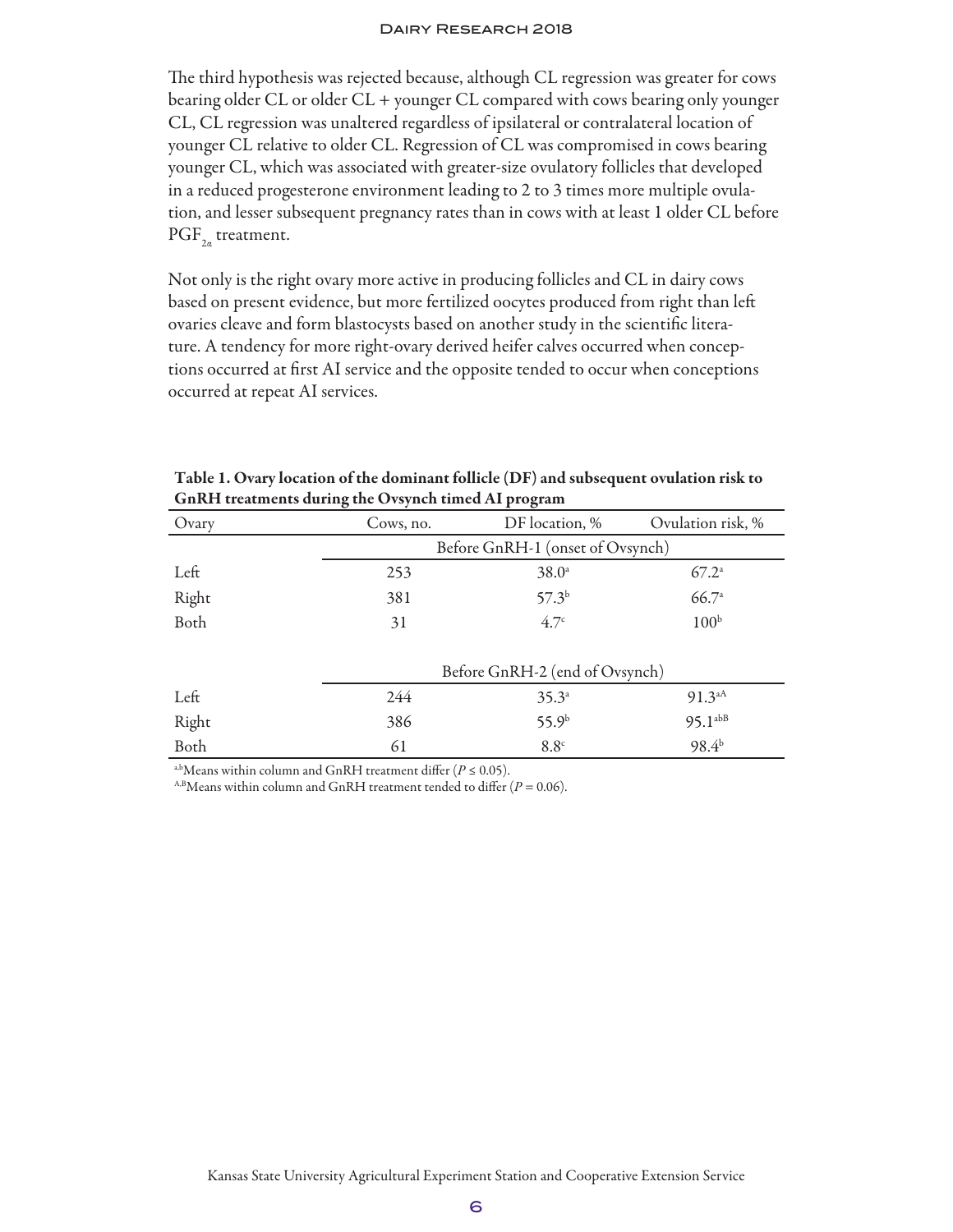|       |           | CL location,                                        | CL per cow,               | Progesterone,         | Ovulation          |
|-------|-----------|-----------------------------------------------------|---------------------------|-----------------------|--------------------|
| Ovary | Cows, no. | $\%$                                                | no.                       | ng/mL                 | risk, %            |
|       |           | Before GnRH-1 (onset of Ovsynch)                    |                           |                       |                    |
| Left  | 214       | $34.8^{\circ}$                                      | $1.2 \pm 0.03^{\circ}$    | $3.7 \pm 0.2^{\circ}$ | $67.3^{\text{aA}}$ |
| Right | 303       | $49.3^{b}$                                          | $1.2 \pm 0.02^{\text{a}}$ | $3.7 \pm 0.1^{\circ}$ | $60.7^{ab}$        |
| Both  | 97        | 15.8 <sup>c</sup>                                   | $2.2 \pm 0.05^{\rm b}$    | $5.0 \pm 0.2^{\rm b}$ | $54.6^{bB}$        |
|       |           |                                                     |                           |                       |                    |
|       |           | After GnRH-1 treatment (time of PGF <sub>20</sub> ) |                           |                       |                    |
| Left  | 150       | $21.6^{\circ}$                                      | $1.5 \pm 0.06^{\circ}$    | $5.8 \pm 0.3^{\circ}$ | 94.7 <sup>a</sup>  |
| Right | 297       | $42.8^{b}$                                          | $1.5 \pm 0.04^{\circ}$    | $5.3 \pm 0.2^{\circ}$ | $92.6^{\circ}$     |
| Both  | 247       | $35.6^{b}$                                          | $2.4 \pm 0.05^{\rm b}$    | $6.8 \pm 0.2^{\rm b}$ | $95.5^{\circ}$     |

Table 2. Location of corpora lutea (CL) at the time of GnRH-1 and  $\mathrm{PGF}_{2a}$  treatments during the Ovsynch with number of CL per cow (± standard error), progesterone concentration before treatments, and subsequent ovulation risk after GnRH and  $\mathrm{PGF}_{2a}$ treatments

a,bMeans within column and GnRH treatment differ  $(P < 0.05)$ .

 $^{A,B}$ Means within column and GnRH treatment tended ( $P = 0.06$ ) to differ.

Table 3. Characteristics of corpora lutea (CL) at the time of  $\mathrm{PGF}_{2a}$  treatment and concentrations of progesterone at 0 and 48 hours thereafter including preovulatory follicle diameters (± standard error), luteolytic risk, and subsequent ovulation and pregnancy risks

|                                                    |                            | CL age class             |                         |
|----------------------------------------------------|----------------------------|--------------------------|-------------------------|
| Item                                               | Younger CL                 | Older CL                 | Younger CL+<br>older CL |
| Cows, no.                                          | 72                         | 215                      | 368                     |
| $CL/cow$ , no.                                     | $1.2\pm0.08^{\rm a}$       | $1.4 \pm 0.05^{\rm b}$   | $2.3 \pm 0.03^{\circ}$  |
| Progesterone, ng/mL                                |                            |                          |                         |
| 0 hours                                            | $3.4 \pm 0.3^{\circ}$      | $6.2 \pm 0.2^{\rm b}$    | $7.0 \pm 0.1^{\circ}$   |
| 48 hours                                           | $0.8\pm0.11^{\rm a}$       | $0.3\pm0.06^{\rm b}$     | $0.4 \pm 0.05^{\rm b}$  |
| Proportion of cows, <sup>1</sup> %                 |                            |                          |                         |
| Progesterone < 1.0 ng/mL at 48 hours               | 80.6 <sup>a</sup>          | $95.3^{b}$               | 93.7 <sup>b</sup>       |
| Progesterone < 0.5 ng/mL at 48 hours               | $65.3^{a}$                 | $86.5^{b}$               | 79.6 <sup>c</sup>       |
| Largest preovulatory follicle (mm)                 | $14.7 \pm 0.3^{\rm A}$     | $13.8 \pm 0.2^{\rm B}$   | $13.8 \pm 0.2^{\rm B}$  |
| Second preovulatory follicle (mm)                  | $12.7\pm0.4^{\mathrm{aA}}$ | $11.3 \pm 0.4^{\circ}$   | $11.9 \pm 0.2^{bB}$     |
| Single ovulation risk after GnRH, %                | 91.7 <sup>a</sup>          | $93.4^{\circ}$           | $94.3^{\circ}$          |
| Multiple ovulation risk after GnRH, %              | $39.4^{\circ}$             | $13.4^{b}$               | $19.6^{b}$              |
| Pregnancy rate at 32 days after AI, <sup>2</sup> % | $26.4^{\circ}(72)$         | 39.4 <sup>bA</sup> (213) | $46.8^{bB}$ (363)       |
| Pregnancy rate at 60 days after AI, <sup>2</sup> % | $23.6^{\circ}$ (72)        | $33.3^{\circ} (213)$     | $43.5^b(363)$           |
| Pregnancy loss 32-60 days after AI, %              | $10.5^{AB}$ (19)           | $15.5^{\rm A}(84)$       | 7.1 <sup>B</sup> (170)  |

a,b,cMeans within row differ  $(P < 0.05)$ .

<sup>A,B</sup>Means within row tended to differ  $(P = 0.08)$ .

<sup>1</sup>Hours after PGF<sub>2a</sub> treatment.<br><sup>2</sup>Number of cows differed from

Number of cows differed from total because of culling before pregnancy diagnosis occurred.

Kansas State University Agricultural Experiment Station and Cooperative Extension Service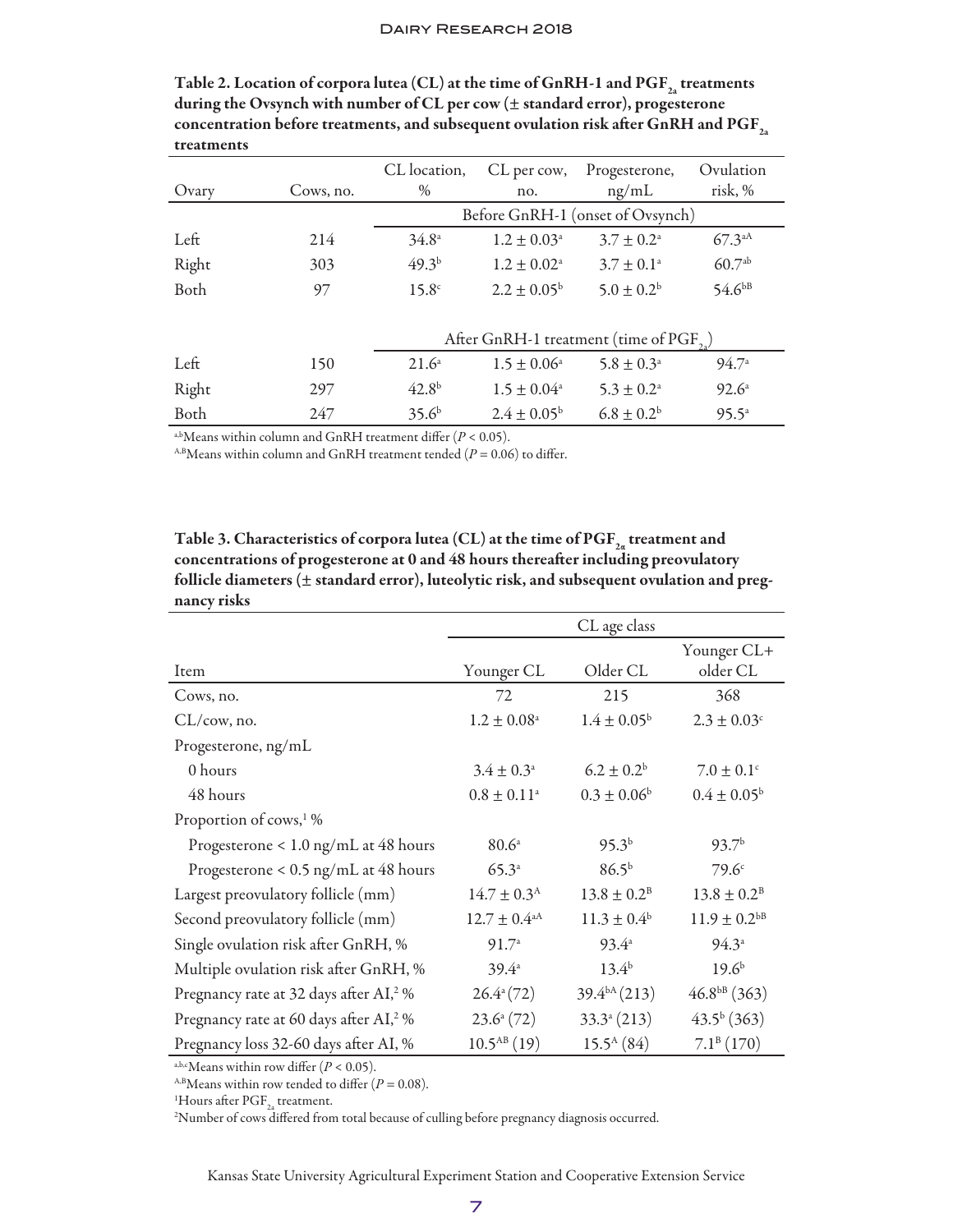

Figure 1. Ovary location of the GnRH-induced corpus luteum (CL) relative to CL present before GnRH treatment in lactating dairy cows. Results include cows exposed to GnRH-1 at the onset of Ovsynch and those exposed to GnRH-2 administered 56 hours after  $\text{PGF}_3$ . No differences were detected for relative locations after either GnRH treatment so data were combined. Switching of successive CL contralaterally from left (before GnRH) to right (after GnRH) ovaries was more  $(P < 0.001)$  common than right to left. The new CL on right ovaries were detected more  $(P < 0.001)$  frequently ipsilaterally right (before GnRH) to right (after GnRH) than for left to left.



Figure 2. Percentage of female calves born that were carried in either the right or left uterine horn and percentage of female calves born resulting from first or repeat AI services.